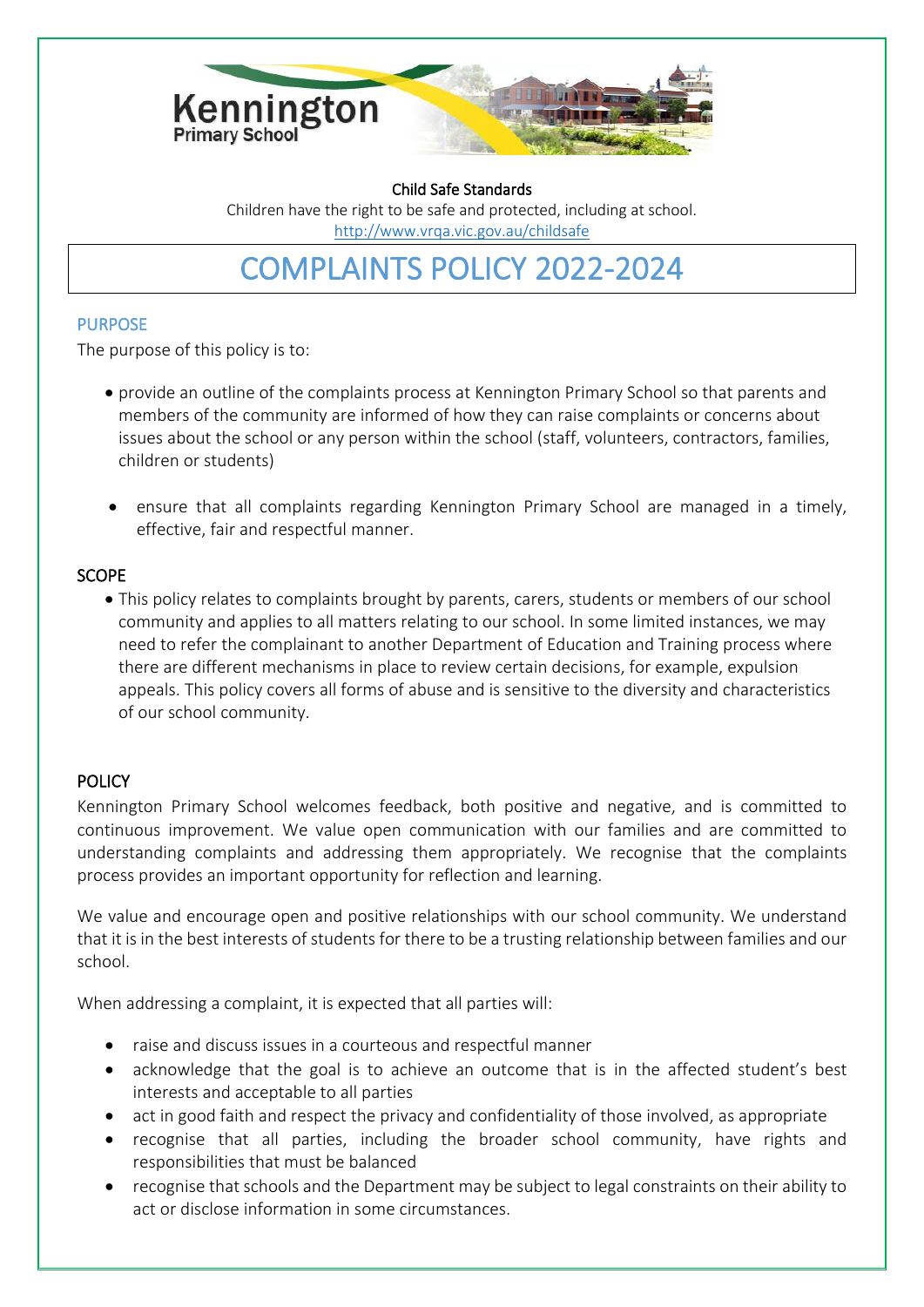### Preparation for raising a concern or complaint

Kennington Primary School encourages parents, carers or members of the community who may wish to submit a complaint to:

- carefully consider the issues you would like to discuss
- remember you may not have all the facts relating to the issues that you want to raise
- think about how the matter could be resolved
- be informed by checking the policies and guidelines set by the Department and Kennington Primary School

### Complaints process

Kennington Primary School is always happy to discuss with parents/carers and community members any concerns that they may have. Concerns in the first instance should be directed to your child's teacher or Grade Level Leader, however if resolution has not been achieved, to the Assistant Principal or Principal. Where possible, school staff will work with you to ensure that your concerns are appropriately addressed.

Where concerns cannot be resolved in this way, parents or community members may wish to make a formal complaint to the Principal noting that formal complaints should be directed to a member of the school's leadership team.

If you would like to make a formal complaint, in most cases, depending on the nature of the complaint raised, our school will first seek to understand the issues and will then convene a resolution meeting with the aim of resolving the complaint together. The following process will apply:

- 1. Complaint received: Please either email, telephone or arrange a meeting through the front office with the Principal or Assistant Principal, to outline your complaint so that we can fully understand what the issues are. We can discuss your complaint in a way that is convenient for you, whether in writing, in person, via WebEx or over the phone.
- 2. Information gathering: Depending on the issues raised in the complaint the Principal, Assistant Principal or nominee may need to gather further information to properly understand the situation. This process may also involve speaking to others to obtain details about the situation or the concerns raised.
- 3. Response: Where possible, a resolution meeting will be arranged with the Assistant Principal/Principal to discuss the complaint with the objective of reaching a resolution satisfactory to all parties. If after the resolution meeting we are unable to resolve the complaint together, we will work with you to produce a written summary of the complaint in the event you would like to take further action about it. In some circumstances, the Principal may determine that a resolution meeting would not appropriate. In this situation, a response to the complaint will be provided in writing.
- 4. Timelines: Kennington Primary School will acknowledge receipt of your complaint as soon as possible (usually within 48 hours) and will seek to resolve complaints in a timely manner. Depending on the complexity of the complaint, Kennington Primary School may need some time to gather enough information to fully understand the circumstances of your complaint. We will endeavour to complete any necessary information gathering and hold a resolution meeting